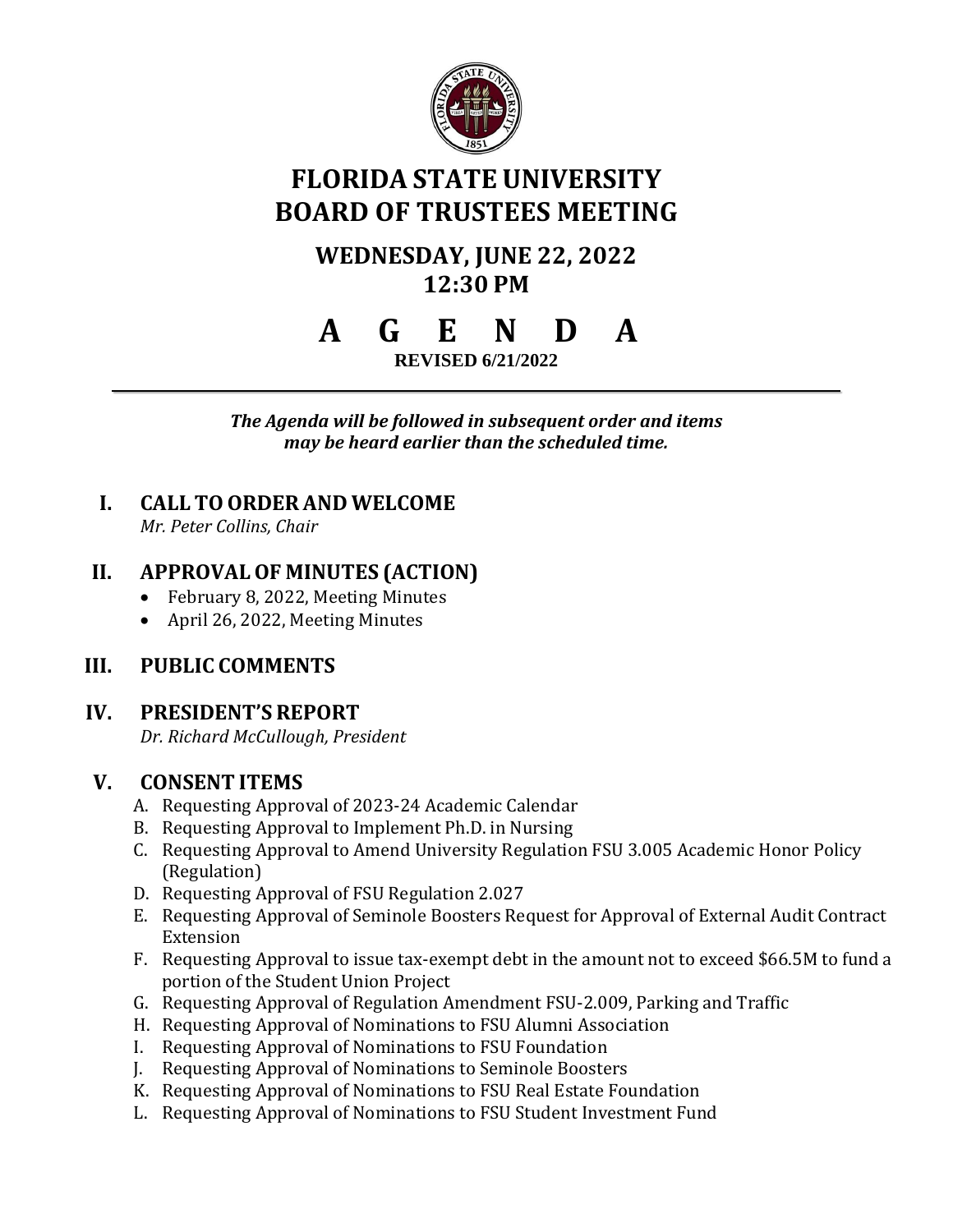- M. Requesting Approval of Nominations to Ringling Museum
- N. Requesting Approval of Amendments to DSO Bylaws: FSU Alumni Association
- O. Requesting Approval of Amendments to DSO Bylaws: FSU Foundation
- P. Requesting Approval of the Board of Trustees Advancement Committee Charter

#### **VI. NEW BUSINESS AND UPDATES**

#### **A. Academic Affairs Committee**

*Trustee Vivian de las Cuevas-Diaz, Chair Dr. James Clark, Provost*

#### **Action Item**

1. Requesting Approval to Rescind Termination of the Master's in Nursing

#### **B. Student Affairs Committee**

*Trustee Drew Weatherford, Chair Dr. Amy Hecht, Vice President for Student Affairs*

#### **C. Athletics**

*Mr. Michael Alford, Vice President, and Athletics Director*

#### **D. Legislative Affairs**

*Mr. Clay Ingram, Chief Legislative Affairs Officer*

#### **E. Audit and Compliance Committee**

*Trustee Max Alvarez, Chair Mr. Undra Baldwin, Chief Audit Officer Ms. Robyn Blank, Chief Compliance and Ethics Officer*

#### **F. Finance and Business Committee**

*Trustee Jim Henderson, Chair Mr. Kyle Clark, Vice President for Finance & Administration*

#### **Action Items**

- 1. Approve the University's fiscal year 2022-2023 operating budget of \$2,242,950,757 which includes \$293,579,238 for the Annual Capital Outlay Budget.
- 2. Approve the University's fiscal year 2022-2023 Florida Medical Practice Plan operating budget of \$14,161,537.
- 3. Approve the University's fiscal year 2022-2023 Direct Support Organizations operating budgets totaling \$109,766,275.
- 4. Grant approval for the President to make subsequent changes to the budgets outlined in motions 1, 2, and 3, as needed during the fiscal year, within available resources and fund balances, and consistent with applicable laws and regulations.
- 5. Continue the existing Tuition and Fee Regulation at current rates for fiscal year 2022-2023 and approve an amendment of the current regulation to that effect.
- 6. Requesting approval of the FY 2023-2024 Capital Improvement Plan.
- 7. Requesting Approval of the resolution for executing Legacy Hall financing with FSU Foundation.